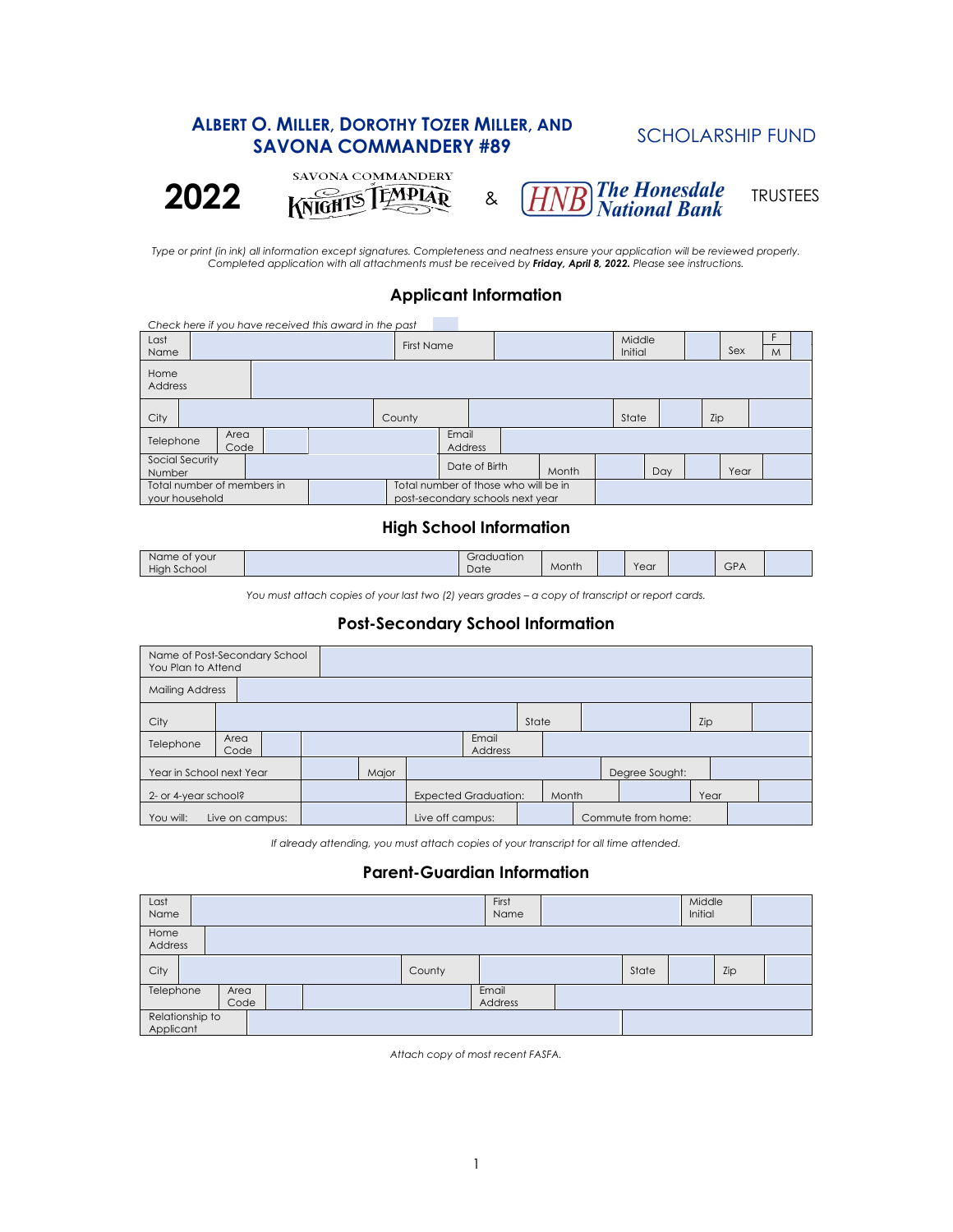# **Education Expenses & Contribution for Next Year**

|                                                                                     | Educational Expenses (per year): | Amount Expected from: |         |
|-------------------------------------------------------------------------------------|----------------------------------|-----------------------|---------|
| Tuition & Fees                                                                      |                                  | Savings & Investments |         |
| Transportation                                                                      |                                  | Summer Job            |         |
| Room & Board                                                                        |                                  | School Year Job       |         |
| Books & Supplies                                                                    |                                  | Parents/Guardians     |         |
| Other Expenses                                                                      |                                  | Other                 |         |
| Total:                                                                              |                                  | Total:                |         |
| List scholarships and grants<br>(not loans) you expect to<br>receive for next year: | Award:                           |                       | Amount: |
|                                                                                     |                                  |                       |         |

## **More Information About You**

Are you a child, stepchild, grandchild, sibling or dependent (IRS definition) of a member in good standing of a Masonic Lodge (or who<br>29 was in good standing at the time of his death), or a present or former member in good

| Yes                  | <b>No</b> | If yes, provide details of member name, relationship, body name and location below:                                               |
|----------------------|-----------|-----------------------------------------------------------------------------------------------------------------------------------|
|                      |           |                                                                                                                                   |
|                      |           |                                                                                                                                   |
|                      |           |                                                                                                                                   |
|                      |           |                                                                                                                                   |
|                      |           |                                                                                                                                   |
|                      |           | List your activities, awards, and honors during the past four (4) years:                                                          |
|                      |           |                                                                                                                                   |
|                      |           |                                                                                                                                   |
|                      |           |                                                                                                                                   |
|                      |           |                                                                                                                                   |
|                      |           |                                                                                                                                   |
|                      |           |                                                                                                                                   |
| less than 500 words. |           | In paragraph form, please state your primary lifetime goals and how your intended education will help achieve said goals: Must be |
|                      |           |                                                                                                                                   |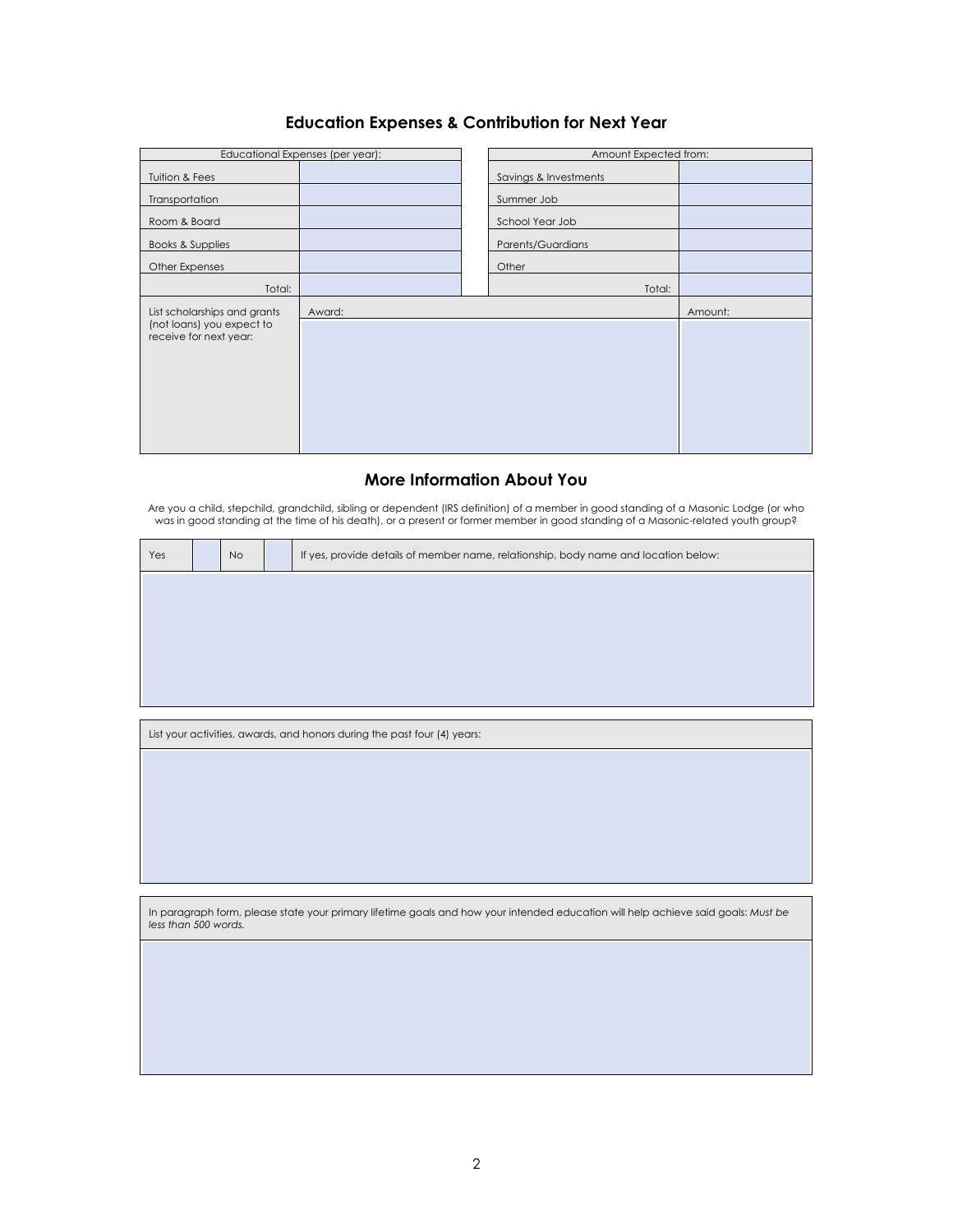#### **More Information About You (Continued)**

| Please describe how any unusual family or personal circumstances have affected your achievement in school or participation in<br>activities: Must be 500 words or less. |
|-------------------------------------------------------------------------------------------------------------------------------------------------------------------------|
|                                                                                                                                                                         |

Please provide identifying information for three (3) personal references. We recommend, but do not require, that one (1) be an educator and one (1) a member of the clergy.

| Name | Occupation | Address | Phone # |
|------|------------|---------|---------|
|      |            |         |         |
|      |            |         |         |
|      |            |         |         |
|      |            |         |         |
|      |            |         |         |
|      |            |         |         |

#### **Certification**

l hereby certify that all information contained herein, or attached, is true and correct to the best of my knowledge. I understand that this<br>application and attachments cannot be returned. I also hereby authorize any perso and all requested information to the Scholarship Committee which may be useful or otherwise have a bearing on their ability to make a determination of award. I understand the name(s) of the award recipient may be published in area newspapers and the recipient(s) may be asked to provide a photograph.

**Signature of Applicant Date** 

**Signature of Parent or Guardian Date**